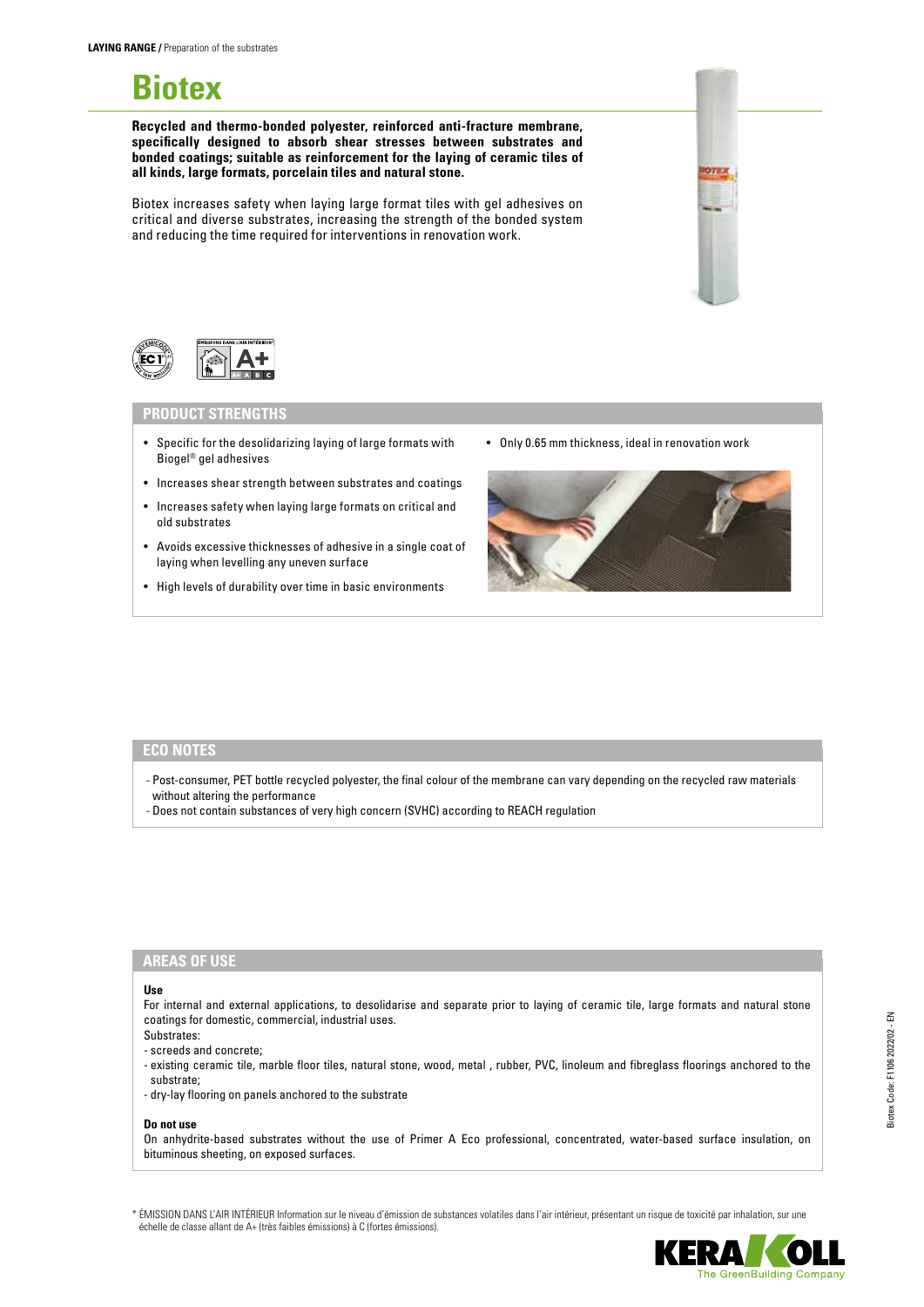# **INSTRUCTIONS FOR USE**

#### **Preparation of substrates**

Irregular substrates must be levelled before laying the Biotex reinforced anti-cracking sheet, for example using a self-levelling product such as Keratech® Eco HP4 or a thixotropic levelling product such as Keralevel® Eco LR.

Absorbent substrates must first be treated with Primer A Eco, while non-absorbent substrates must be treated with Keragrip Eco.

#### **Preparation**

Anti-cracking for ceramic, porcelain tiles and natural stone:

Apply an adhesive from the Biogel® range to the prepared substrate, using a 4 – 6 mm notched trowel. Then apply Biotex on the still fresh adhesive, spreading it out without any creases while pressing it. When more than one sheet has to be laid, always allow for an overlap of 5 cm. The elastic joints in the building structure must also be repeated in the surface coating. Perimeter and fractionising joints must be incorporated for surface coatings. Lay the surface coating, making sure the back of the tiles is fully dampened using an adhesive from the Biogel® Eco range, with a toothed spreader suited to the size. It is not necessary to apply a coat of primer before laying.

#### Anti-cracking for hardwood floors (with tongue and groove):

The substrate must correspond to the requirements of DIN 18356, laying of hardwood floors. For bonding the anti-cracking sheet, hardwood floor adhesives L34 Hybrid , L34 Evolution, L34 Evolution Rapid ,L34 Classic , L34 Plus or L34 Flex must be used. Before final gluing of hardwood floors allow a drying time of at least 24 hrs.

**Tools**

Sharp knife, scissors.

# **ABSTRACT**

*Supply and laying of recycled and thermo-bonded polyester, reinforced anti-fracture membrane, specifically designed to absorb shear stresses between substrates and bonded coatings; suitable as reinforcement for the laying of ceramic tiles of all kinds, large formats, porcelain tiles, natural stone such as Biotex by Kerakoll SpA. Apply Biogel® adhesive gel by Kerakoll SpA, using a suitable toothed spreader. Lay the membrane on the layer of fresh gel adhesive and press it down using a smooth spreader.*

# **TECHNICAL DATA COMPLIANT WITH KERAKOLL QUALITY STANDARD**

| Appearance                                           | polymeric membrane in rolls                                                         |            |
|------------------------------------------------------|-------------------------------------------------------------------------------------|------------|
| Material                                             | polyester non-woven fabric from continuous thread, needle-punched and thermo-bonded |            |
| Colour                                               | light Green                                                                         |            |
| Shelf life                                           | $\approx$ 24 months from the date of production in a cool dry place                 |            |
| Warning                                              | avoid direct exposure to sunlight and sources of heat                               |            |
| Width                                                | 1 m $\pm$ 5 mm                                                                      | EN 1848-2  |
| length                                               | 50 <sub>m</sub>                                                                     | EN 1848-2  |
| Thickness                                            | $\approx 0.65$ mm                                                                   | ISO 9073-2 |
| Weight                                               | $\approx$ 150 g/m <sup>2</sup>                                                      | ISO 9073-1 |
| Tensile strength:                                    |                                                                                     |            |
| longitudinal                                         | 430 N/50 mm                                                                         | ISO 9073-3 |
| transversal                                          | 430 N/50 mm                                                                         | ISO 9073-3 |
| Longitudinal elongation                              | $>30\%$                                                                             | ISO 9073-3 |
| <b>Transversal elongation</b>                        | $>30\%$                                                                             | ISO 9073-3 |
| Permeable to air                                     | $\approx$ 1100 $\ell$ /m <sup>2</sup> s                                             |            |
| <b>Flammability class</b>                            | B <sub>2</sub>                                                                      | DIN 4102   |
| Values taken at +23 °C, 50% R.H. and no ventilation. |                                                                                     |            |